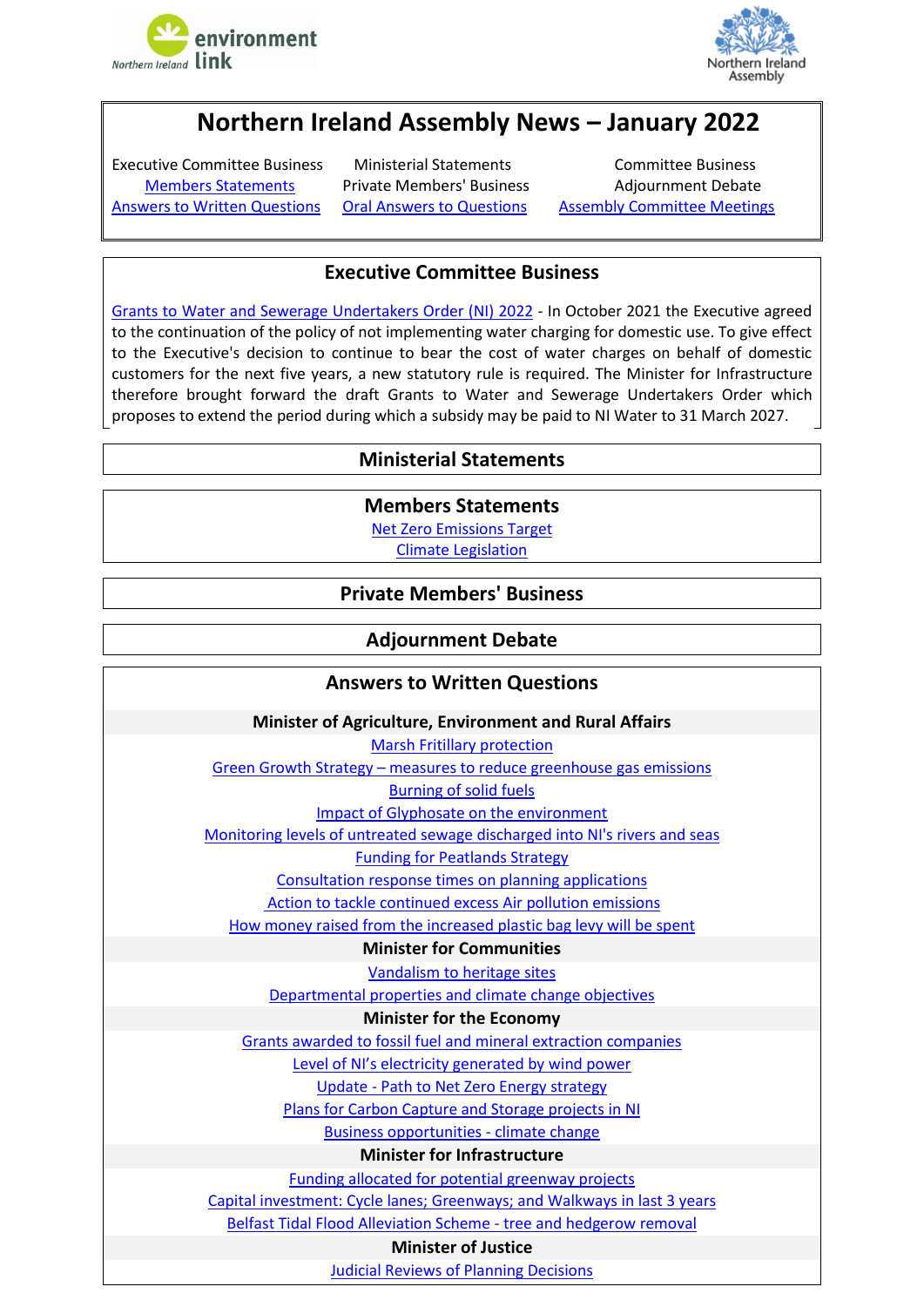



<span id="page-1-0"></span>

| <b>Oral Answers to Questions</b>                              |
|---------------------------------------------------------------|
| <b>The Executive Office</b>                                   |
| <b>EU Legislation: NI Representation</b>                      |
| <b>Minister of Agriculture, Environment and Rural Affairs</b> |
| <b>Future Agriculture Policy Framework Portfolio</b>          |
| <b>Bovine TB - Update</b>                                     |
| <b>Climate Change Bill: Impact on Farmers</b>                 |
| <b>Biodiversity &amp; Local Councils (Topical Question 4)</b> |
| <b>Minister of Finance</b>                                    |
| Budget 2022-25: Timetable                                     |
| <b>Mournes Recovery Plan</b>                                  |

[Back to Top](#page-0-2)

<span id="page-1-1"></span>

| <b>Assembly Committee Meetings January 2022</b> |                                                        |                                                                                                                                                                                                                                                                                                                                                                                                                                                                                                                      |  |
|-------------------------------------------------|--------------------------------------------------------|----------------------------------------------------------------------------------------------------------------------------------------------------------------------------------------------------------------------------------------------------------------------------------------------------------------------------------------------------------------------------------------------------------------------------------------------------------------------------------------------------------------------|--|
| <b>COMMITTEE</b>                                | <b>DATE</b>                                            | <b>AGENDA</b>                                                                                                                                                                                                                                                                                                                                                                                                                                                                                                        |  |
| <b>AERA</b>                                     | 6 January<br><b>Watch Again</b>                        | • The Committee received written briefings on:<br>SL1 The Environment (2021 Act) (Commencement<br>Order (NI) 2022<br>SL1 Marine Protected Areas (Prohibition of Fishing<br>Methods) Regulations (NI) 2022<br>SR 346: The Direct Payments to Farmers (Review of<br>Decisions) Regulations (NI) 2021<br>Greenhouse Gas Emissions Trading Scheme Order<br>(Amendments)<br>• Clerk's Written Briefings on the following:<br>Plan for Common Frameworks Scrutiny<br><b>Environment Strategy</b><br><b>Energy Strategy</b> |  |
|                                                 | 13 January<br><b>Watch Again</b>                       | Forward Work Plan Key Dates<br>• PART 1 - The Committee continued its consideration of<br>the Climate Change (No.2) Bill.<br>• DAERA Oral Briefing on Draft Environment Strategy<br>• PART 2 - Climate Change No.2 Bill - Consideration of<br><b>Draft Committee Report</b>                                                                                                                                                                                                                                          |  |
|                                                 | 20 January<br><b>Watch Again</b>                       | • The Committee continued its consideration of the draft<br>report on the Climate Change (No.2) Bill and received<br>an oral briefing from the Department on the 2021-22<br>Budget. The Committee also received an oral briefing<br>from the Department on the Joint Fisheries Statement<br>which was be followed by an oral briefing from<br>representatives from ANIFPO/NIFPO.                                                                                                                                     |  |
|                                                 | 27 January<br><b>Watch Again</b>                       | • The Committee received a briefing from the<br>Department on the Draft Budget 2022-2025 as well as a<br>briefing on the Impact of Trade Deals with Australia<br>and New Zealand and the NIEA Oversight of Dalradian.<br>· Briefing from Renewable NI on Green Economy Report.                                                                                                                                                                                                                                       |  |
|                                                 |                                                        |                                                                                                                                                                                                                                                                                                                                                                                                                                                                                                                      |  |
| Economy                                         | 12 January<br><b>Watch Again</b><br>19 January         | . The Committee received a Departmental written<br>briefing on the Energy Strategy<br>• Committee discussed the Small-Scale Green Energy Bill                                                                                                                                                                                                                                                                                                                                                                        |  |
|                                                 | <b>Watch Again</b><br>26 January<br><b>Watch Again</b> | . The Committee received a Ministerial Briefing on<br>Budget, ERAP & The Energy Strategy                                                                                                                                                                                                                                                                                                                                                                                                                             |  |